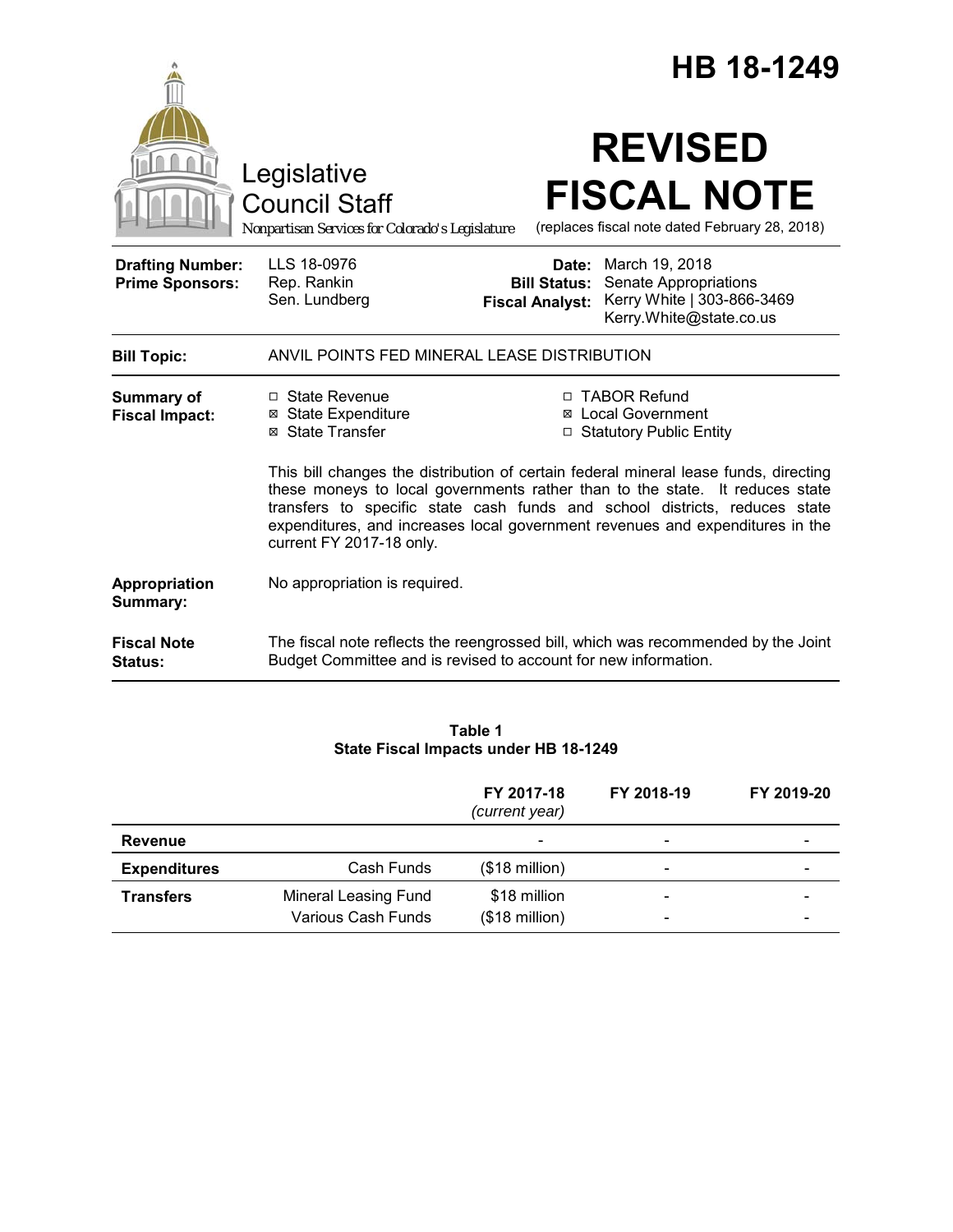March 19, 2018

### **Summary of Legislation**

The bill changes the distribution of any royalties received from the state's share of federal mineral lease (FML) revenue from oil and gas production on naval oil shale reserve land that were set aside prior to January 1, 2009. Instead of depositing this money in the state's Mineral Leasing Fund, the state treasurer is required to distribute these moneys as follows:

- 40 percent to Garfield County;
- 40 percent to Rio Blanco County;
- 10 percent to Mesa County; and
- 10 percent to Moffat County.

The bill amends the Federal Mineral Lease District Act to permit distributions to a FML district, if one exists, on behalf of a county. The state treasurer is required to consult with the Department of Local Affairs to determine if an applicable FML district exists prior to making any disbursements.

### **Background and Assumptions**

Under current law, moneys in the Mineral Leasing Fund are distributed on a quarterly basis, as follows:

- 48.3 percent to the State Public School Fund to support public schools;
- 40.0 percent to the Local Government Mineral Impact Fund to be allocated by the Department of Local Affairs to local governments through formula-based distributions and grants;
- 10.0 percent to the Colorado Water Conservation Board Construction Fund for water projects; and
- 1.7 percent to school districts that are located in counties that are directly impacted by mineral production.

It is anticipated that the state will receive a \$18 million payment from the federal government in March 2018, which represents the remaining balance of the funds withheld for the Anvil Points site.

### **State Transfers**

For the current FY 2017-18 only, this bill reduces transfers from the Mineral Leasing Fund to the State Public School Fund, Local Government Mineral Impact Fund, and the Colorado Water Conservation Board Construction Fund. Under the bill, state transfers from the Mineral Leasing Fund will be reduced as follows:

- (\$8,694,000) to the State Public School Fund;
- (\$7,200,000) to the Local Government Mineral Impact Fund;
- (\$1,800,000) to the Colorado Water Conservation Board Construction Fund; and
- (\$306,000) to school districts located in counties directly impacted by mineral production.